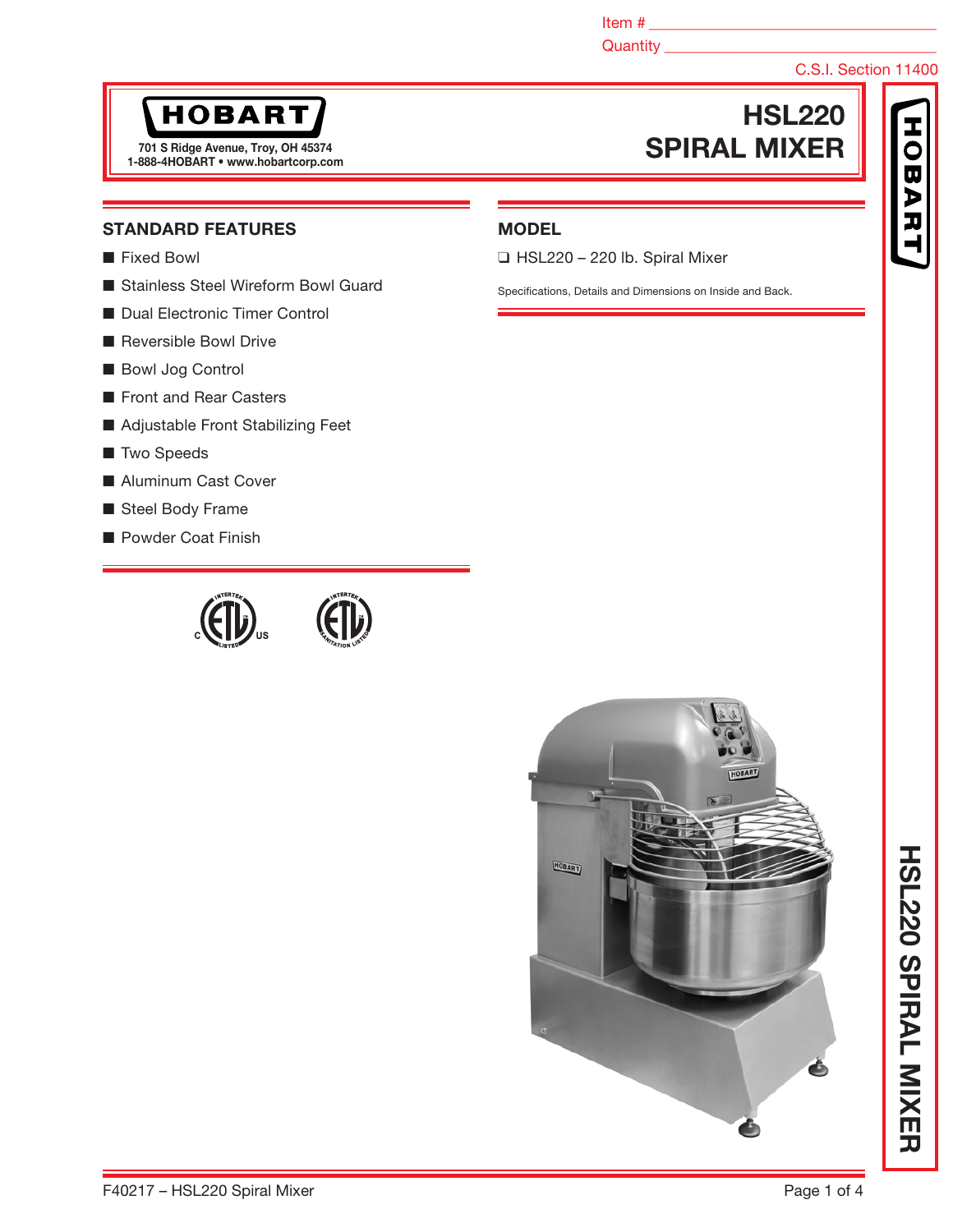# HSL220 SPIRAL MIXER

701 S Ridge Avenue, Troy, OH 45374 1-888-4HOBART • www.hobartcorp.com

## SOLUTIONS / BENEFITS

### High Torque Motors

- **Durability**
- Heavy-duty to meet the most demanding operations.

### Stainless Steel Bowl

Rugged, Long Lasting

■ Bowls are designed for long-term usage under heavy-duty conditions.

### Stainless Steel Wireform Bowl Guard

Protection, Ease of Use

- Interlock prevents operation when front portion of guard is out of position.
- For observing and easy adding of ingredients without stopping mixer.

### Dual 20 Minute Electronic Timer Controls

Convenience, Ease of Use, Recipe Consistency ■ Lets you set the mixer for automatic shift from

first to second speed.

### Reversible Bowl Drive

Flexibility, Versatility

- Great for incorporating ingredients and mixing small batches.
- Gives you versatility and high production from a single unit.

### Bowl Drive

Stability, Reliability, Long Lasting

■ Rides on ball bearings, eliminates extra bowl support and adds durability.

### Bowl Jog Control

Convenience, Ease of Use, Productivity

- Makes it easy to unload, gives you quicker batch turnaround.
- Bowl Jog does allow bowl to rotate for ease of removing dough, when bowl guard is open.

### HSL220 MIXER CAPACITY CHART

| <b>PRODUCT</b>     | <b>Flour</b> | <b>Batch</b>        |
|--------------------|--------------|---------------------|
| Bread 60% AR       | 120 lb.      | 220 lb.*            |
| Whole Wheat        | 120 lb.      | 232 lb.*            |
| Thin Pizza 40% AR  | 75 lb.       | 110 lb. $*$         |
| Med. Pizza 50% AR  | $100$ lb.    | 155 lb. $*$         |
| Light Pizza 60% AR | 120 lb.      | 170 lb.*            |
| Pie Dough          |              | 75 lb. <sup>0</sup> |
| Bagel 50% AR       | 85 lb.       | 130 lb.*            |

NOTE: % AR (% Absorption Ratio) - Water weight divided by flour weight. Capacity depends on moisture content of dough. Above capacities are based on 12% flour moisture content and 70°F water. Bread flour was used for bread dough capacities and high gluten flour was used for pizza and bagel doughs.

- \* If water temperature is under 55°F or if 25% or more of the water is ice, reduce batch size by reducing flour by 25 lbs. and other ingredients accordingly. Cold water or ice causes dough to be stiff and hard to mix, increasing the load on the mixer transmission and motor.
- $P$  Pie dough can be successfully mixed in speed 1 with counterclockwise bowl rotation.

### 1 gallon of water weighs 8.33 lbs.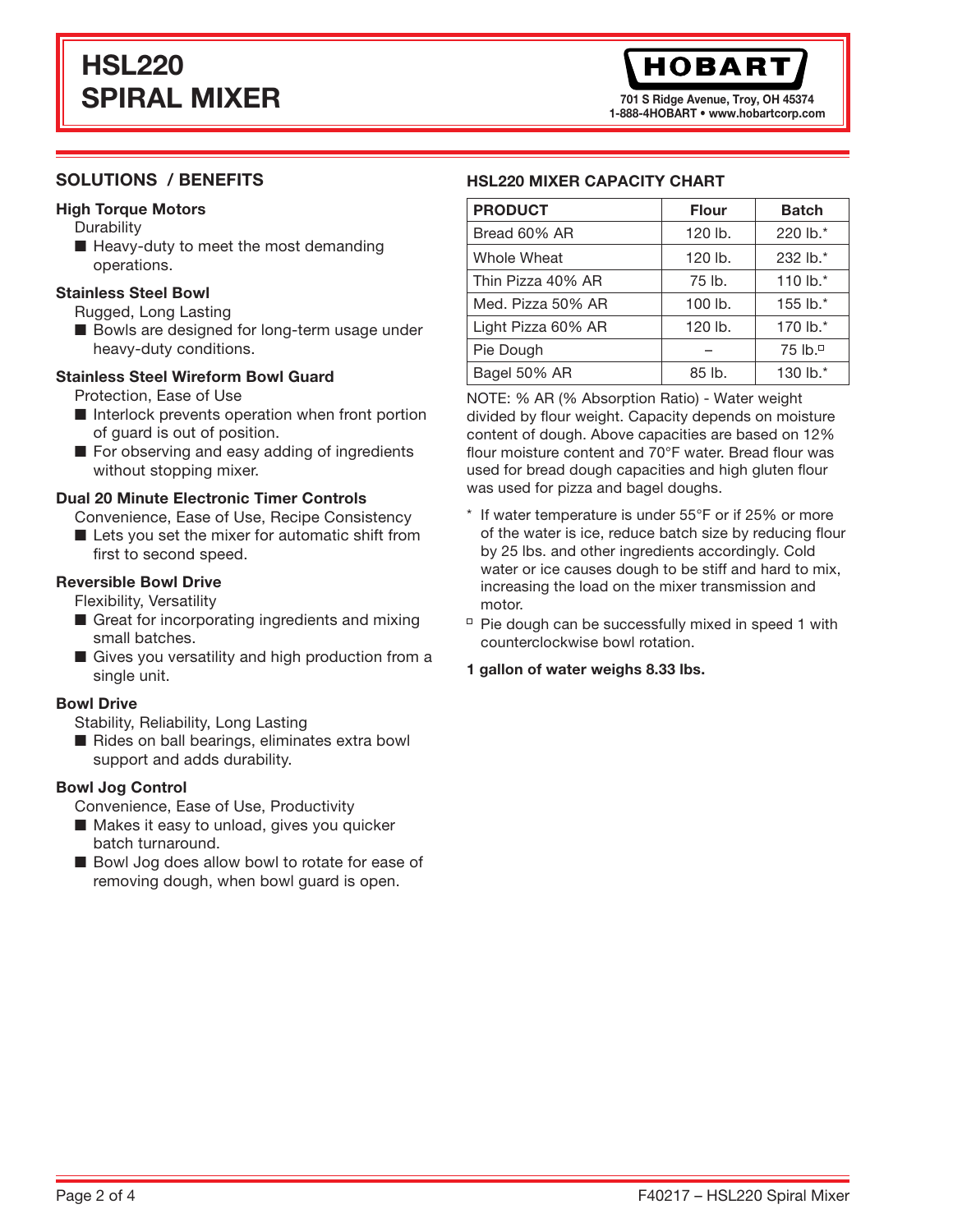# **HOBART**

1-888-4HOBART • www.hobartcorp.com

# HSL220 TO1 S Ridge Avenue, Troy, OH 45374 SPIRAL MIXER

### SPECIFICATIONS

### MOTORS:

High torque, ball bearing, totally enclosed, fan cooled, polyphase squirrel cage, induction run type. The spiral arm is two speed 3.3/6.0 H.P. The bowl motor is .75 H.P.

### ELECTRICAL:

208/60/3, 34 amps. ETL Listed for Safety and Sanitation. Call for additional voltages.

### CONTROLS:

Operator and main control boxes are dustproof. Magnetic contactors with automatic resetting thermal overload protection for each motor. "Start-Stop" push buttons. Reduced voltage fused pilot circuit. Direction of bowl rotation selectable by rotary switch. Bowl can be operated without spiral arm using "Bowl Jog" push button. Unit can operate in continuous mode or with timer.

### BOWL GUARD:

Wireform, stainless steel. A bowl guard interlock is provided to prevent spiral arm operation when the guard is up. Bowl Jog still functions when bowl guard is open – for ease of removing dough.

### TIMERS:

Dual electronic timer controls can be set between 0-20 minutes. Time for low and high speeds can be preset to increase productivity. Mixer will automatically shift from low to high speed when the time cycle is completed for low speed. Audible tone informs operator when mix cycle is completed. Large knob dial simplifies setting time.

### DRIVES:

The spiral mix arm and the bowl have separate drive systems. Each uses a constant mesh helical gear train that is driven by its motor and multiple belt drive. All gears are lubricated. All shafts run on ball bearings.

### SPEEDS:

Spiral arm speed "one" is 100 RPM. Speed "two" is 200 RPM. The bowl speed is 15 RPM.

### BOWL:

Polished stainless steel, 170-quart capacity with center post.

### CASTERS:

Ball bearing mounted front and rear casters allow easy movement for cleaning. Adjustable front stabilizing feet are provided.

### FINISH:

Mixer is finished in gray powder coat paint. Top is gray liquid bicomponent paint.

### WEIGHT:

(Approximate) Net: 1,125 lbs. Shipping: 1,215 lbs.